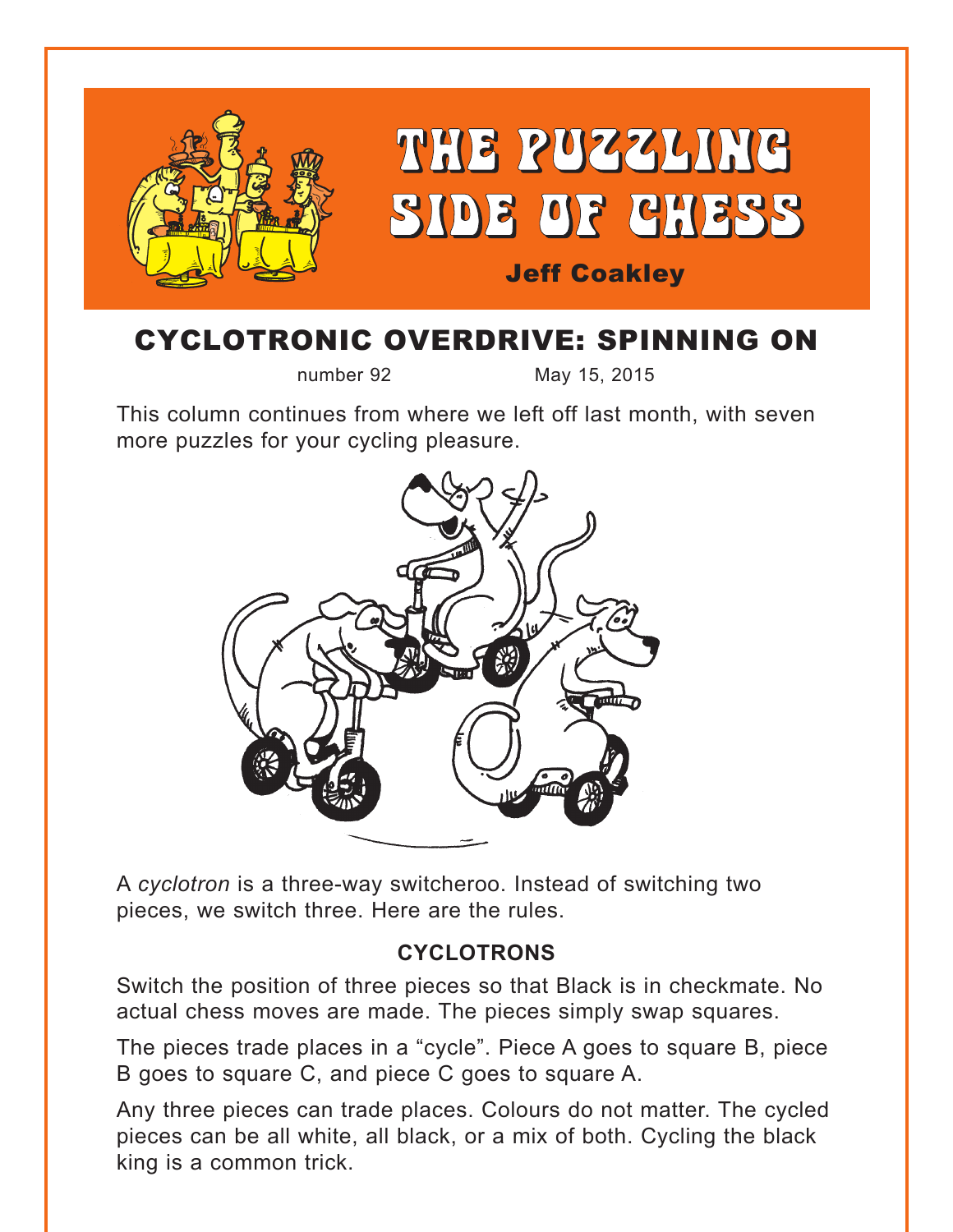<span id="page-1-0"></span>The position after the cycle must be legal. This rule implies several things.

- a) A pawn cannot be on the 1st or 8th rank.
- b) Both kings cannot be in check.
- c) There must be a way to reach the position with a legal white move. Impossible checks, especially double checks, are a frequent "violation".
- d) In some cases, retrograde analysis is required to decide if the position after a cycle is legal.

For more information on cyclotrons, see column 55.



## **Cyclotron 23**

Cycle three pieces so that Black is in checkmate.

#### **Cyclotron 24**



Cycle three pieces so that Black is in checkmate.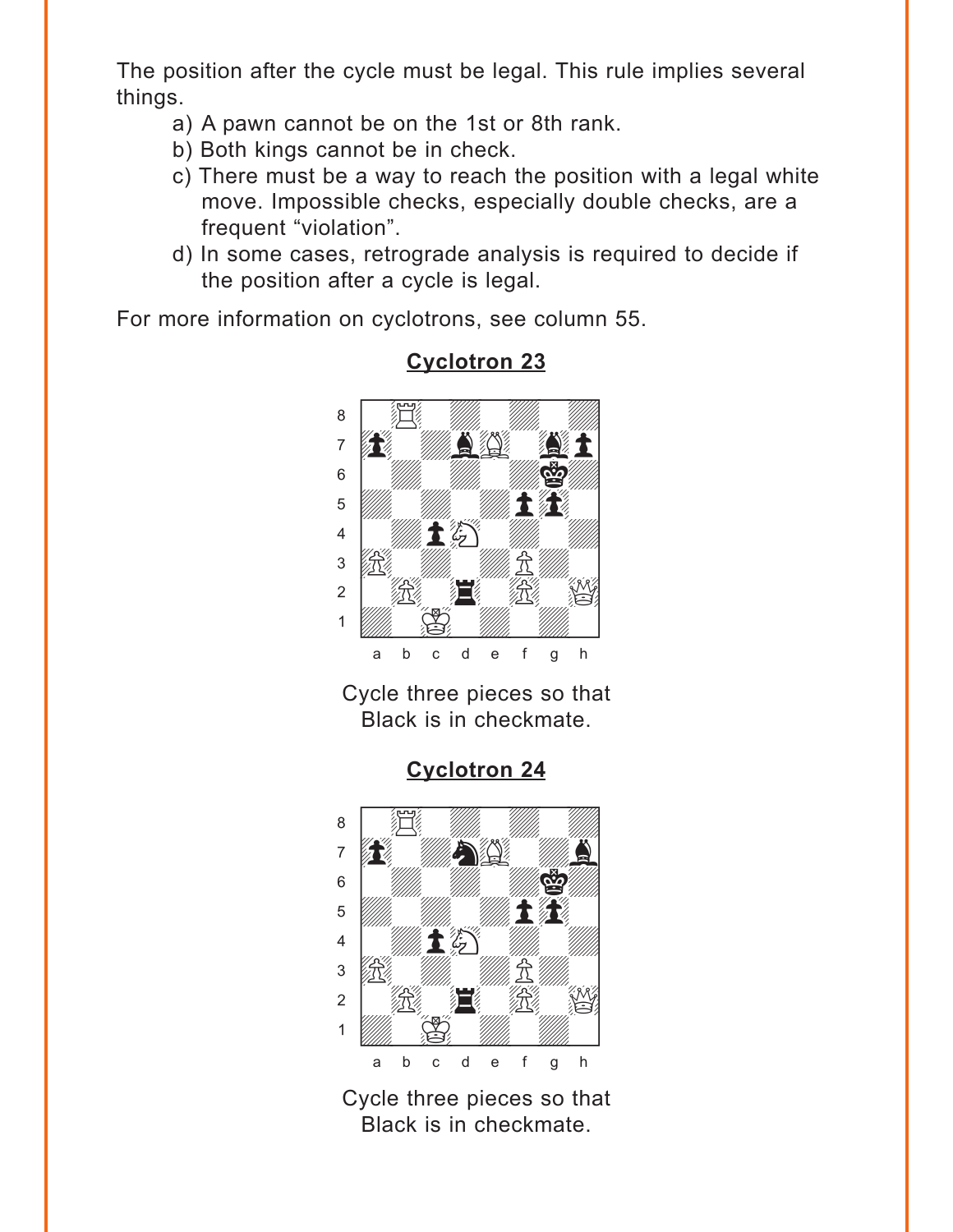<span id="page-2-0"></span>

Cycle three pieces so that Black is in checkmate.

For more cyclotrons with the same "zero position", see *Gearing Up* (column 89).



**[Cyclotron 26](#page-6-0)**

Cycle three pieces so that Black is in checkmate.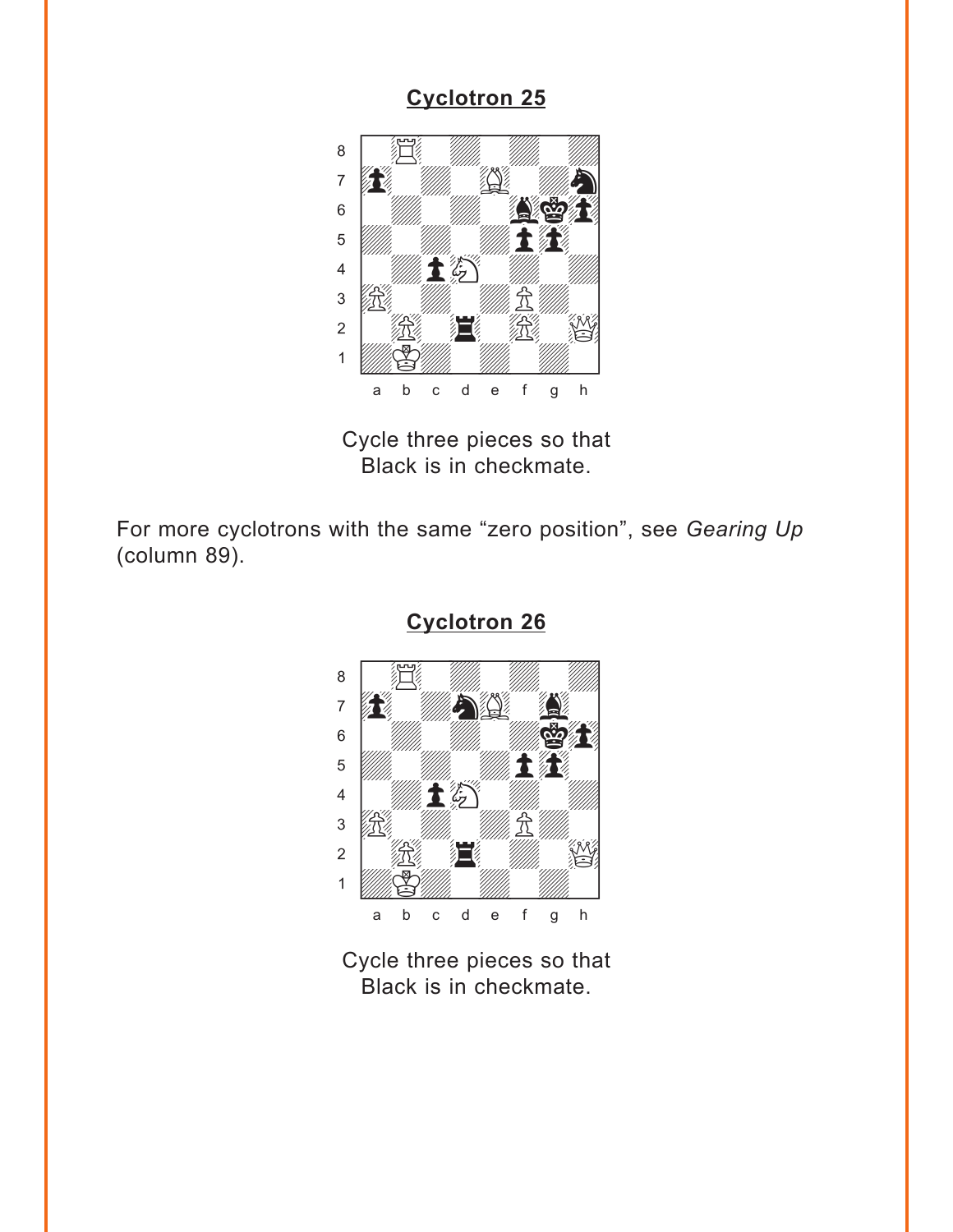<span id="page-3-0"></span>

Cycle three pieces so that Black is in checkmate.



**[Cyclotron 28](#page-6-0)**



Cycle three pieces so that Black is in checkmate.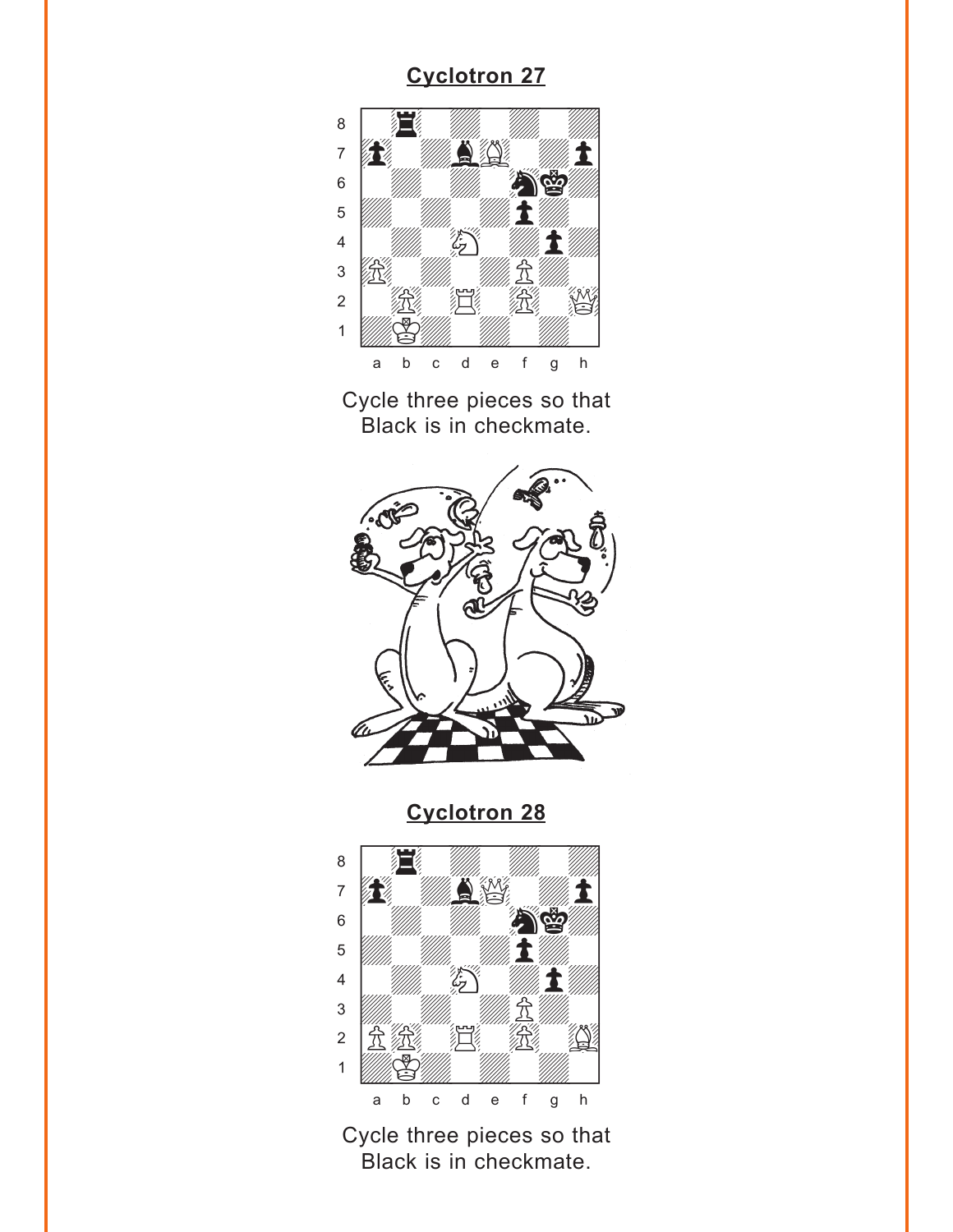<span id="page-4-0"></span>

Cycle three pieces so that Black is in checkmate.

The puzzles in this column are from a set of 21 approximate twins. The final installment of Cyclotronic Overdrive is on its way next month. [... or as it turned out, next year.]

# **SOLUTIONS**

All cyclotrons by J. Coakley. *ChessCafe.com* (2015).

*PDF hyperlinks*. You can advance to the solution of any puzzle by clicking on the underlined title above the diagram. To return to the puzzle, click on the title above the solution diagram.



#### **[Cyclotron 23](#page-1-0)**

The diagram below shows the position after the cycling of pieces.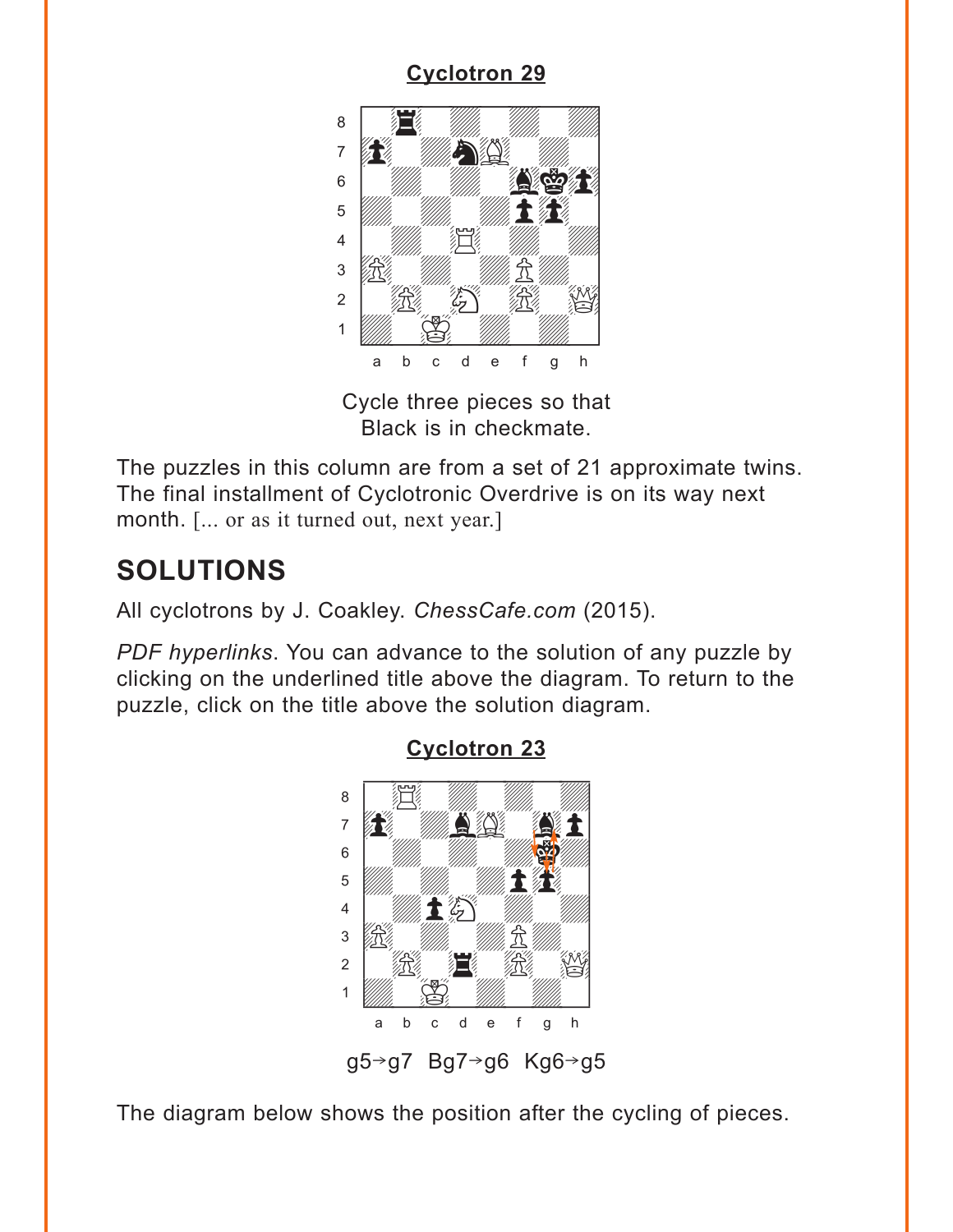<span id="page-5-0"></span>

**[Cyclotron 24](#page-1-0)**



Rb8→h2 Qh2→h7 Bh7→b8



Rb8 $\rightarrow$ e7 Be7 $\rightarrow$ h7 Nh7 $\rightarrow$ b8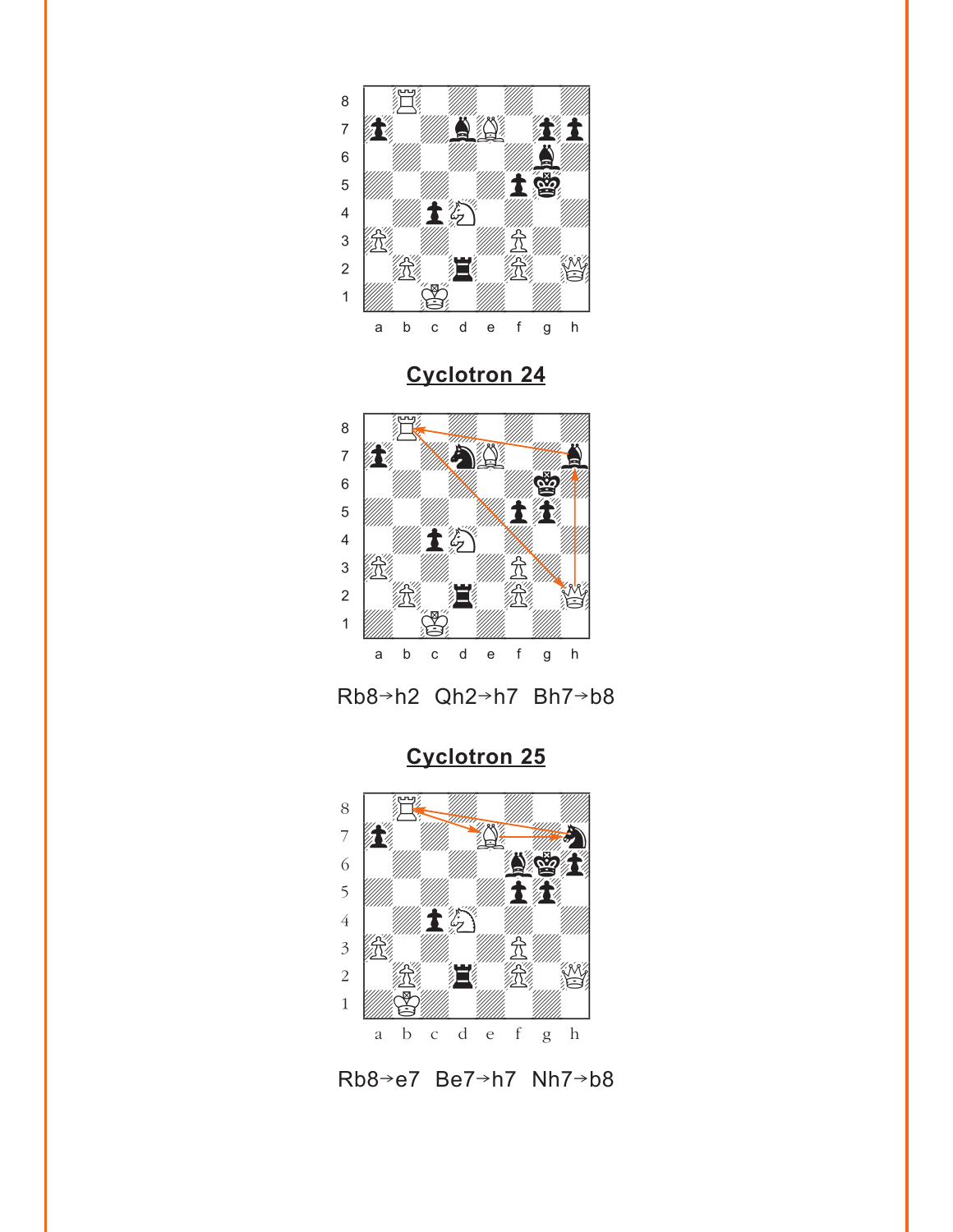<span id="page-6-0"></span>



**[Cyclotron 27](#page-3-0)**





The cycle Rd2 $\rightarrow$ g6, Kg6 $\rightarrow$ g4, g4 $\rightarrow$ d2? is an impossible double check.



**[Cyclotron 28](#page-3-0)**

Rd2→d4 Nd4→g6 Kg6→d2